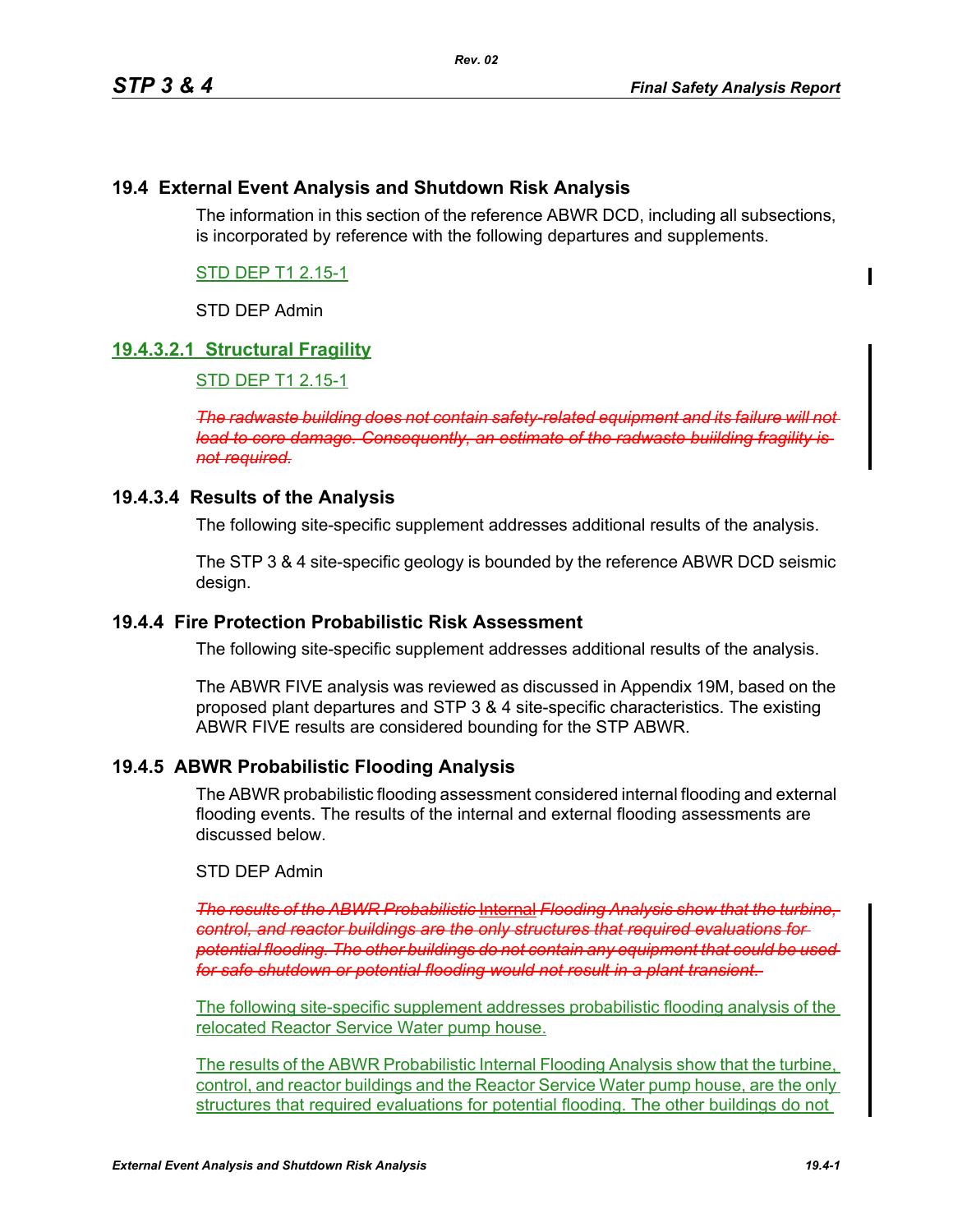contain any equipment that could be used for safe shutdown or potential flooding would not result in a plant transient.

Flooding in the turbine building could result in a turbine trip due to loss of circulating water or feedwater. Automatic pump trips and valve closure on high water level should terminate the flooding. But if these were to fail, a non-watertight door at grade level in the turbine building should allow water to exit the building. If this door retained water, watertight doors would prevent water entering the control and reactor buildings. The core damage frequency (CDF) for turbine building flooding is extremely small.

The worst case flood in the control building is a break in the reactor service water system (RSW) which is an unlimited source. Floor drains and other openings in the floor would direct all flood water to the first floor where the reactor building cooling water (RCW) rooms are located. The RCW rooms contain sump pumps. Water level sensors in the RCW rooms should actuate alarms in the control room and send signals to trip the RSW pumps and close isolation valves in the RSW system. If these sensors were to fail, watertight doors on each room should limit flood damage to only one of the three RCW divisions. Breaks in the fire water system could result in interdivisional flooding in the upper floors but floor drains would limit water height to below installed equipment for the first hour. To prevent damage to safety-related equipment after this time requires operator actions to limit the depth of water. The CDF for control building flooding is extremely small.

The RSW pump house is contiguous with the Ultimate Heat Sink (UHS), and is separated into three divisions each with two levels, the pump room at elevation (-)22 feet nominal, and the Electrical and HVAC room at elevation14 feet nominal. Each division is separated from the other divisions by watertight, three-hour fire rated doors at both elevations (RSW Interface Requirements, Subsection 2.11.9 (2)). The normal operating level in the UHS basin is 63 feet 3 inches to 71 feet, or approximately 37 feet above site grade (nominally 34 feet). For each RSW division, the RSW supply line from the Ultimate Heat Sink (UHS) splits in the RSW pump house to provide water to both RSW pumps. The RSW pump discharge combines into a single supply line to the Control Building. RSW return from the Control Building passes through the RSW pump rooms and returns to the UHS above the normal operating level. Flooding in the RSW pump house could occur from failure of the supply line from the UHS, or from failure in the RSW return line to the UHS. The RSW pump rooms contain sump pumps and water level sensors that function to mitigate the effects of small breaks or leaks from the RSW lines in the RSW pump room. If the sensors were to fail, watertight doors on each room and level should limit flood damage to only one of the three RSW divisions. Large breaks in the supply lines from the UHS are unisolable before the pump discharge isolation motor-operated valve (MOV). Breaks after the pump discharge MOV and in the RSW return line to the UHS are isolable with the pump discharge MOV, which closes automatically on high level in the RSW pump room. Unisolable breaks in the RSW supply piping will result in draining the UHS to El. 50' through the ventilation intake ducts in the top of the RSW pump house. Breaks in the fire water system could result in interdivisional flooding in the upper floors of the RSW pump house, but floor drains would limit water height to below installed equipment for the first hour. To prevent damage to safety-related equipment after this time requires operator actions